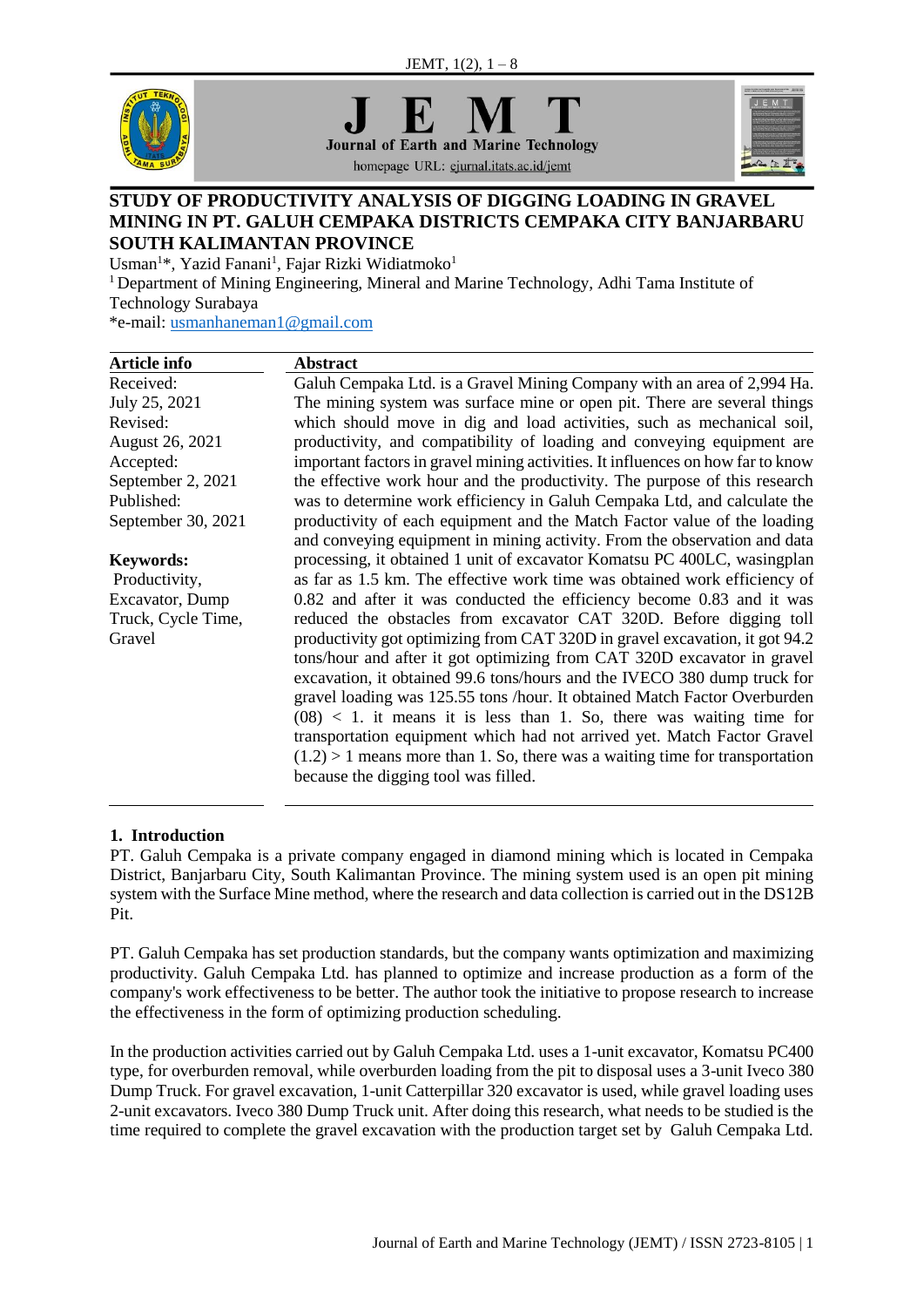# **2. Theory**

## *Cycle Time Excavator*

*Cycle time* is the time required for one cycle of production activities from start to finish [11].

 $CTex = \frac{T1+T2+T3+T4}{60}$ 60 ………………………………………………………………(3.1)

Information :

CTex = Total Excavator Cycle time (minutes)

 $T1 =$ Digging time (seconds)

 $T2 =$ Charged swing time (seconds)

 $T3$  = Shedding time (seconds)

 $T4 =$  Free swing time (seconds)

# **Cycle Time Dumptruck**

Dumptruck is a tool used to transport materials resulting from the burning from the mining site to the landfill site [12].

 $CTd = \frac{T1 + T2 + T3 + T4 + T5 + T6}{T}$  ……………………………………………………(3.2)

Information :

- $Ctd = Total$  dump truck cycle time (minutes)
- $T1 =$ Loading time (seconds)

60

- $T2 =$  hauling time (seconds)
- $T3 = Time to position the spill (seconds)$
- $T4 =$  Dumping or shedding time (seconds)
- $T5 =$  Empty return time (seconds)
- $T6$  = Positioning time at loading (seconds)

# **Factors Affecting Productivity**

The factors that affect the cycle time of the digging and transport equipment [13], namely the compactness of the material can affect the productivity of the loading and unloading equipment [14] and the loading pattern [15].

# **Work Efficiency**

The time actually used by workers in doing production [16]. The following is the formula for calculating work efficiency [17]:

# *Mechanical Availability*

In this condition, if there is damage or there is interference with the mechanical device, the tool must be repaired immediately and has been in the workshop.

$$
MA = \left(\frac{w}{w+R}\right) \times 100\%
$$
................. (3.3)

# *Physical Availability*

In this condition, if there is damage or disturbance to the mechanical device, the tool is immediately repaired but the tool is still in the workplace.

 $PA = \left(\frac{w+S}{w+R}\right)$ ++ ) x 100% ................................................................. ................(3.4)

*Used of Availability*

To know the actual time of the tool that has been working.  $UA = \left(\frac{w+S}{w+S}\right)$ + ) x 100% ................................................................. ........................(3.5)

*Effective Utilization*

To find out what percentage of tools are effective at work.  $UA = \left(\frac{w}{w+c}\right)$ ++ ) x 100%................................................................. ...................(3.6) Information :  $W =$ Tool working hours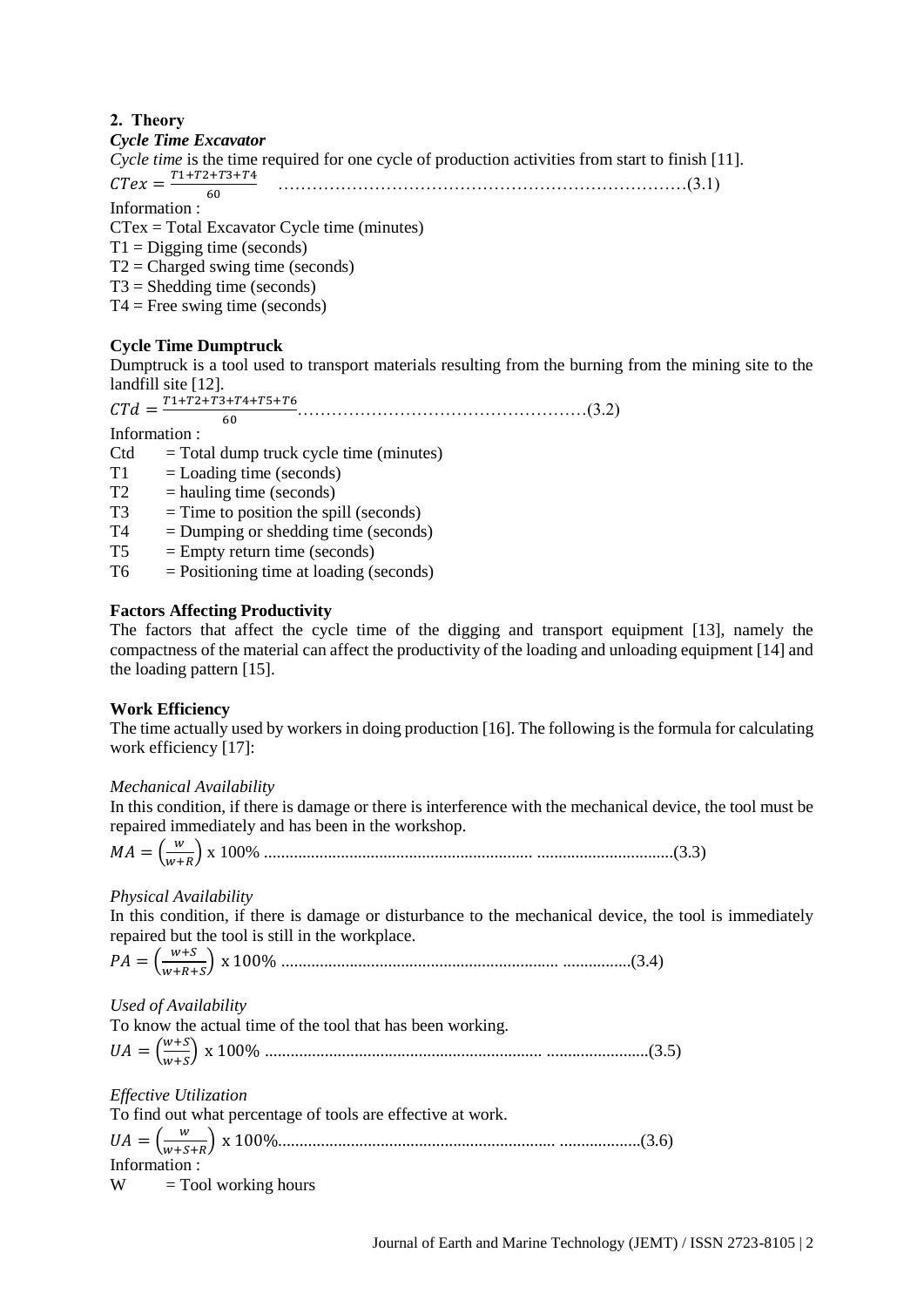$R = \text{Tool repair time}$ 

 $S = Time$  the tool is idle or inactive

## *Swell Factor*

Changes in the volume of the material to be taken by changing the original shape but the weight of the material remains the same [18].

## *Fill Factor*

The percentage of the comparison of the actual volume that can be filled with its theoretical capacity [19].

## **Productivity of Digging – Loading Equipment (Excavator)**

 $Pex = \frac{60}{CT}$  …………………………………………..(3.7) Information :  $Pex = Excavator Productivity (BCM/hour)$  $C$ tex = Excavator Cycle Time (minutes)  $Kb = Bucket Capacity(m3)$  $FF = Fill Factor (%)$  $FK = Correction factor (Work efficiency, Availableility; %)$  $SF =$  Conversion Factor (Swell factor; %) **Productivity of Transport Equipment (Dump Truck)**

 $C = n x Kb x FF$  = ………………………………………………………(3.8) Information :  $Pdt = Dumptruck Productivity (BCM/hour)$  $CTdt = Cycle Time Dumptruck (minutes)$  $Kb = Bucket truck capacity (m3)$  $FK = Correction Factor (Work efficiency; %)$  $n =$  Amount of filling  $FF = Fill Factor (%)$ 

#### **3. Methodology**

In obtaining the results of the data required research analysis aimed at obtaining information used to answer research problems, the following research methods:

- Conducting literature studies in the form of references, journals related research reports.
- Primary and secondary data collection.
- Conduct field orientation by making direct observations.
- statistical processing of cycle time data, as well as analyzing the cycle time of mechanical devices.
- Calculation of work efficiency
- Calculation of productivity, as well as analyzing the productivity of mechanical equipment can achieve or not from the specified target.
- Provide recommendations from the problems obtained in order to achieve production targets.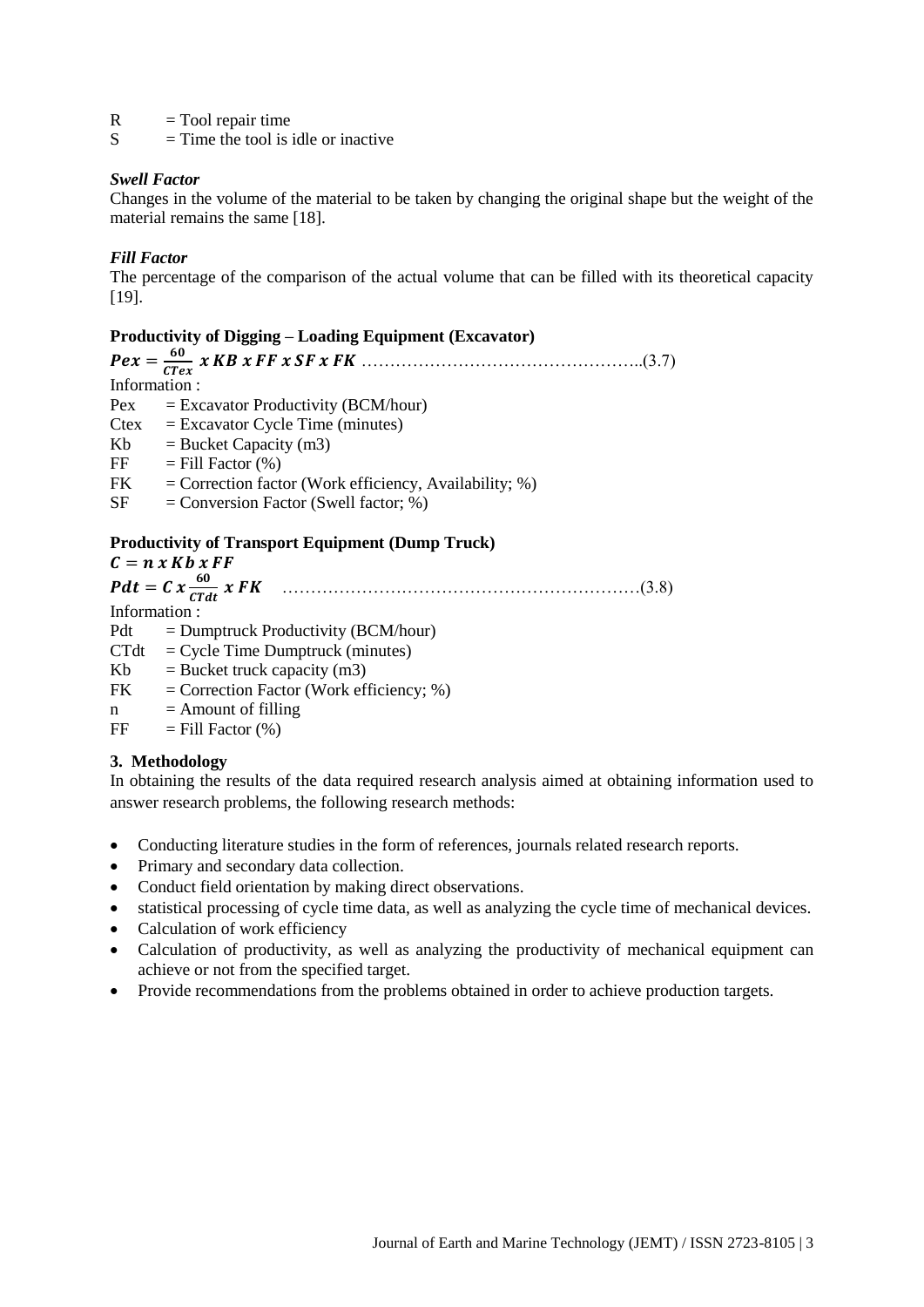

**Figure 1. Research Flowchart**

#### **4. Results Effective Working Hours**

Effective working hours of loading and unloading equipment at Galuh Cempaka Ltd. was obtained after conducting research on mining sites.

| Table 1. Effective Working Hours (unit in hours) |                                                    |      |      |     |       |  |  |
|--------------------------------------------------|----------------------------------------------------|------|------|-----|-------|--|--|
| Unit                                             | <b>Effective</b><br><b>Working</b><br><b>Hours</b> |      |      |     |       |  |  |
| Komatu PC400LC                                   | 480                                                | 7.5  | 37   | 7.5 | 428   |  |  |
| <b>CAT 320d</b>                                  | 480                                                | 20.5 | 60.5 | 7.5 | 389.5 |  |  |
| DT Overburden                                    | 480                                                | 5.5  | 39   | 7.5 | 428   |  |  |
| DT Gravel                                        | 480                                                |      | 78   | 7.5 | 389.5 |  |  |

### **Work efficiency**

Efficiency is obtained from effective working hours, to be able to determine that the tools operating in mining activities can work effectively. Work efficiency on loading and unloading equipment at Galuh Cempaka Ltd. was obtained with the following results:

| <b>Table 2. Tool Efficiency</b> |     |     |     |     |  |  |  |
|---------------------------------|-----|-----|-----|-----|--|--|--|
| Unit<br>PА<br>EU<br>MА<br>UА    |     |     |     |     |  |  |  |
| <b>Excavator PC 400LC</b>       | 98% | 98% | 92% | 90% |  |  |  |
| <b>CAT 320d</b>                 | 94% | 95% | 86% | 82% |  |  |  |
| DT Overburden                   | 98% | 98% | 91% | 90% |  |  |  |
| DT Gravel                       | 98% | 98% | 83% | 82% |  |  |  |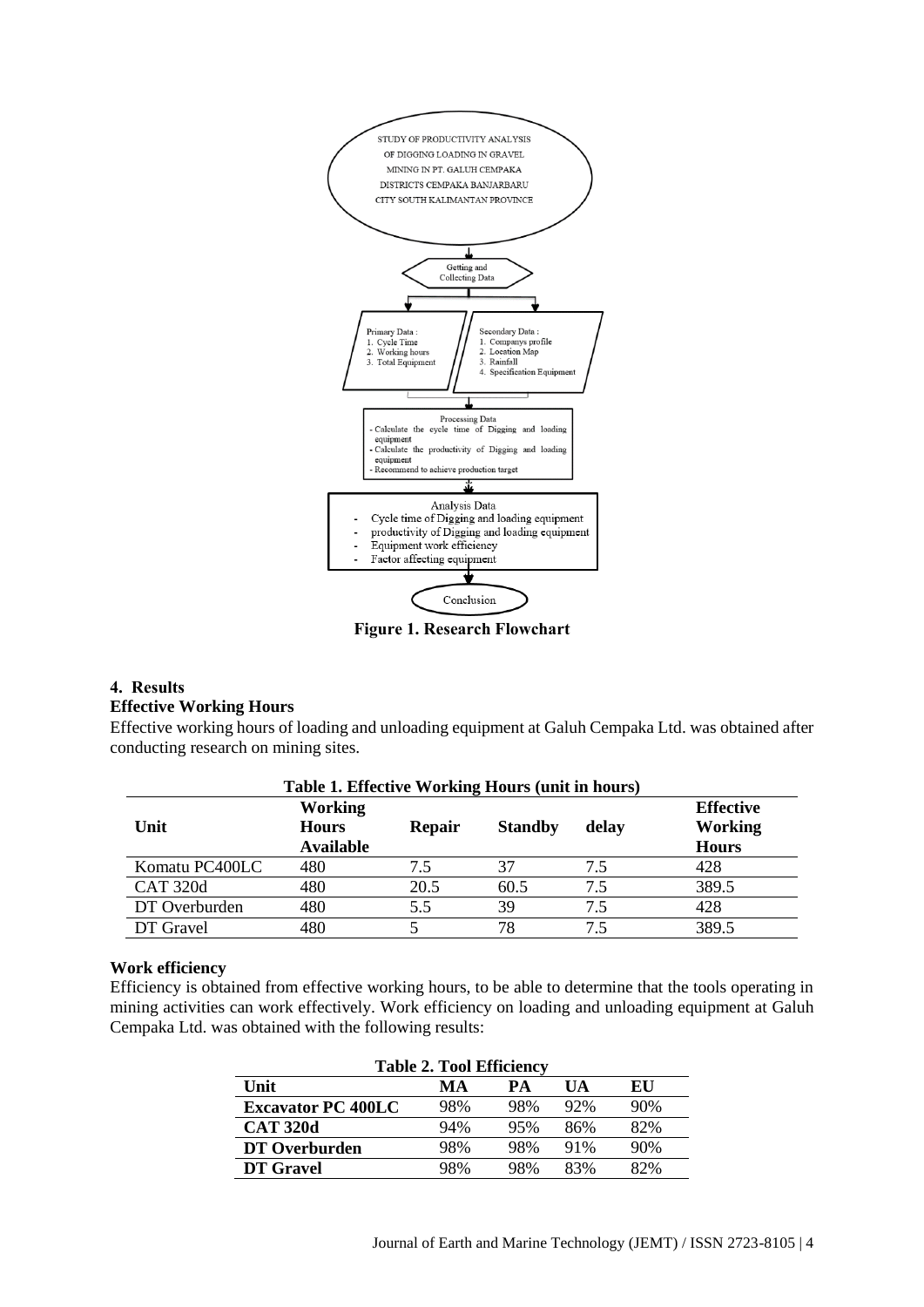# **Cycle Time Excavator**

| Table 3. Average Excavator Cycle Time |                   |                          |                |                |                |  |
|---------------------------------------|-------------------|--------------------------|----------------|----------------|----------------|--|
|                                       |                   | <b>Total Cycle</b>       |                |                |                |  |
| Unit                                  | <b>Excavation</b> | <i>Swing</i><br>Contents | <b>Spilled</b> | Swing<br>Empty | Time (minutes) |  |
| Komatsu PC400LC                       | 0.22              | 0.22                     | 0.13           | 0.21           | 0.8            |  |
| <b>CAT320</b>                         | 0.23              | 0.22                     | 0.13           | () 16          | 0.7            |  |

*Cycle time excavator* namely one work cycle that can be done by the excavator, with that obtained the total time that can be completed in one work cycle by the digging tool.

## **Cycle Time Dumptruck**

*Cycle time dumptruck* namely one work cycle of the loading equipment that transports the excavated material to its storage place.

| <b>Table 4 Average Cycle Time Dumptruck</b> |                              |         |                  |      |                |          |           |
|---------------------------------------------|------------------------------|---------|------------------|------|----------------|----------|-----------|
| Freight                                     | <b>Cycle Time Dump Truck</b> |         |                  |      |                |          | Total     |
|                                             | loading                      | hauling | maneuver dumping |      | return         | spotting | (minutes) |
| overburden                                  | 0.78                         | 2.05    | 0.82             | 1.02 | $\overline{1}$ | 1.08     | 7.31      |
| gravel                                      | (175                         | 3.13    | 0.82             | 1.02 | 2.5            | 1.08     | 9.33      |

## **Digging Tool Productivity**

After obtaining the required data, the next step is to calculate the productivity of the mechanical device. On the excavator, it was found that Komatsu PC 400LC in overburden excavation had a productivity of 139.7 bcm/hour and achieved the set production target, while for CAT 320D in gravel excavation it had a productivity of 94.2 tons/hour and did not reach the specified target, there is a shortage of 1.8 tons of gravel which is still lacking.

#### **Transport Equipment Productivity**

After obtaining the required data, the next step is to calculate the productivity of the mechanical device. In the dumptruck, it was found that IVECO 380 for overburden transportation has a productivity of 184.9 bcm/hour and the equipment is capable of carrying the targeted load within one month, while for IVECO 380 for gravel transportation it has a productivity of 125.55 tons/hour and the equipment is capable of transporting the targeted load within one month.

#### *Match Factor*

The tool compatibility factor is the suitability between the number of digging and loading equipment and transportation equipment is also one of the factors that affect productivity. Then the compatibility factor of the working tools is as follows:

| <b>Table 5 Harmony Factors</b> |                  |    |      |      |  |  |  |
|--------------------------------|------------------|----|------|------|--|--|--|
| <b>Excavation</b>              | <b>Tool Type</b> | MF |      |      |  |  |  |
| <b>Tools</b>                   |                  |    |      |      |  |  |  |
| Overburden                     | Komatsu PC400LC  |    | 0.7  | 0.88 |  |  |  |
|                                | <b>IVECO 380</b> |    | 7.14 |      |  |  |  |
| Gravel                         | CAT 320          |    | 0.7  | 1.2  |  |  |  |
|                                | <b>IVECO 380</b> |    | 10 2 |      |  |  |  |

From the calculation above, the Match Factor value in overburden excavation  $\lt 1$ , i.e. the loading equipment works less than 100% while the conveyance works 100%, so there is a waiting time for the loading equipment because it is waiting for the conveyance that has not arrived. In gravel excavation > 1, the loading equipment works 100% while the conveyance works less than 100%, so there is a waiting time for the conveyance because the other conveyance is waiting for filling.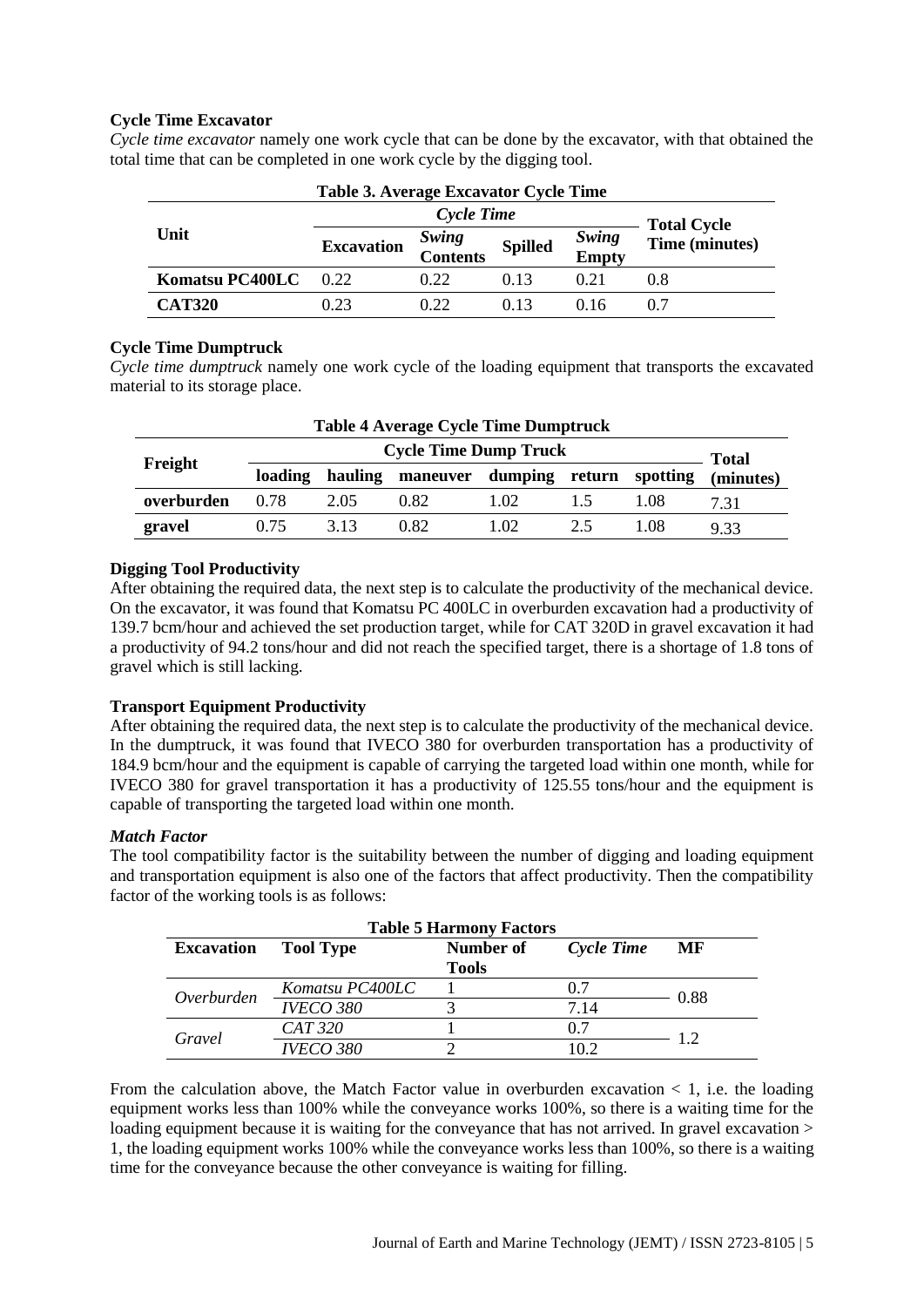### **5. Discussion**

Based on the results of the study, actual productivity, with an overburden production target of 138.8 bcm/hour and an excavator with a total of 1 unit of 139.7 bcm/hour, the excavator in overburden excavation activities has reached the production target. The gravel production target is 96 tons/hour and the excavator with 1 unit is 94.2 tons/hour. There is a gravel production shortage of 1.8 tons/hour. Meanwhile, the overburden dump truck with a total of 3 units has reached the production target of 184.9 bcm/hour. Dump trucks on gravel with a total of 2 units have reached the production target of 122.65 tons/hour. Based on the problems, to achieve the production target, it is necessary to optimize work efficiency.

## **Optimization of Cycle Time CAT 320D**

The digging conditions in the DS12B pit are solid, so when the excavator is digging gravel, the excavator must first dredge in order to fill a full bucket. Because at Galuh Cempaka Ltd. does not use explosives to destroy gravel. Therefore, the excavator must dig first and take a long time so that it affects the cycle time of the loading equipment. At Galuh Cempaka Ltd. also has improvements to the washing plan which makes the digging and transport equipment have to stop production, because the tools are made by themselves and still have many damage problems that must be repaired. When the loading and unloading equipment on the gravel stops, one of the optimizations that can be done is when repairing the washing plan,

Optimization can be done when repairs occur on the washing plan, the CAT 320D excavator must keep running to prepare gravel so that excavator loading activities can speed up the cycle time of mechanical equipment

| <b>Table 6. Optimization of Cycle Time</b> |                   |                   |                |                |                                             |  |  |
|--------------------------------------------|-------------------|-------------------|----------------|----------------|---------------------------------------------|--|--|
|                                            |                   |                   |                |                |                                             |  |  |
| <b>Information</b>                         | <b>Excavation</b> | Swing<br>Contents | <b>Spilled</b> | Swing<br>Empty | <b>Total Cycle</b><br><b>Time (Minutes)</b> |  |  |
| <b>Before Optimization</b>                 | 0.23              | 0.22              | 0.13           | 0.16           | 0.7                                         |  |  |
| <b>After Optimization</b>                  | 0.16              | 0.22              | 0.13           | በ 16           | 0.67                                        |  |  |

#### **Optimization of Work Efficiency**

The work efficiency obtained is a reduction in the time of inhibition, namely during P5M. According to PP 50 of 2012 Article 9, in the safety talk there is a discussion of work risk control and P5M. Therefore, P5M is included in the safety talk section, so P5M time in one month can be eliminated to reduce bottleneck times. After optimizing work efficiency, there was an increase from 82% to 83%, so the productivity of the CAT 320D excavator was 99.6 tons/hour and was able to achieve the production target.

# **Productivity Comparison Before and After Optimization**

After optimizing the cycle time and working hour efficiency, the tools that work can work optimally because the tools work optimally and no time is wasted. From Figure 5.3 it can be seen that the comparison after optimization and before, the excavator which previously had a productivity of 94.2 tons/hour so it did not reach the gravel production target, therefore optimization was carried out so that the excavator could work optimally there was an increase in productivity to 99.6 tons/hour, from these results, the excavator can work optimally and effectively so as to achieve productivity.



**Figure 2. Comparison Graph Before (Blue) and After Optimization (Orange)**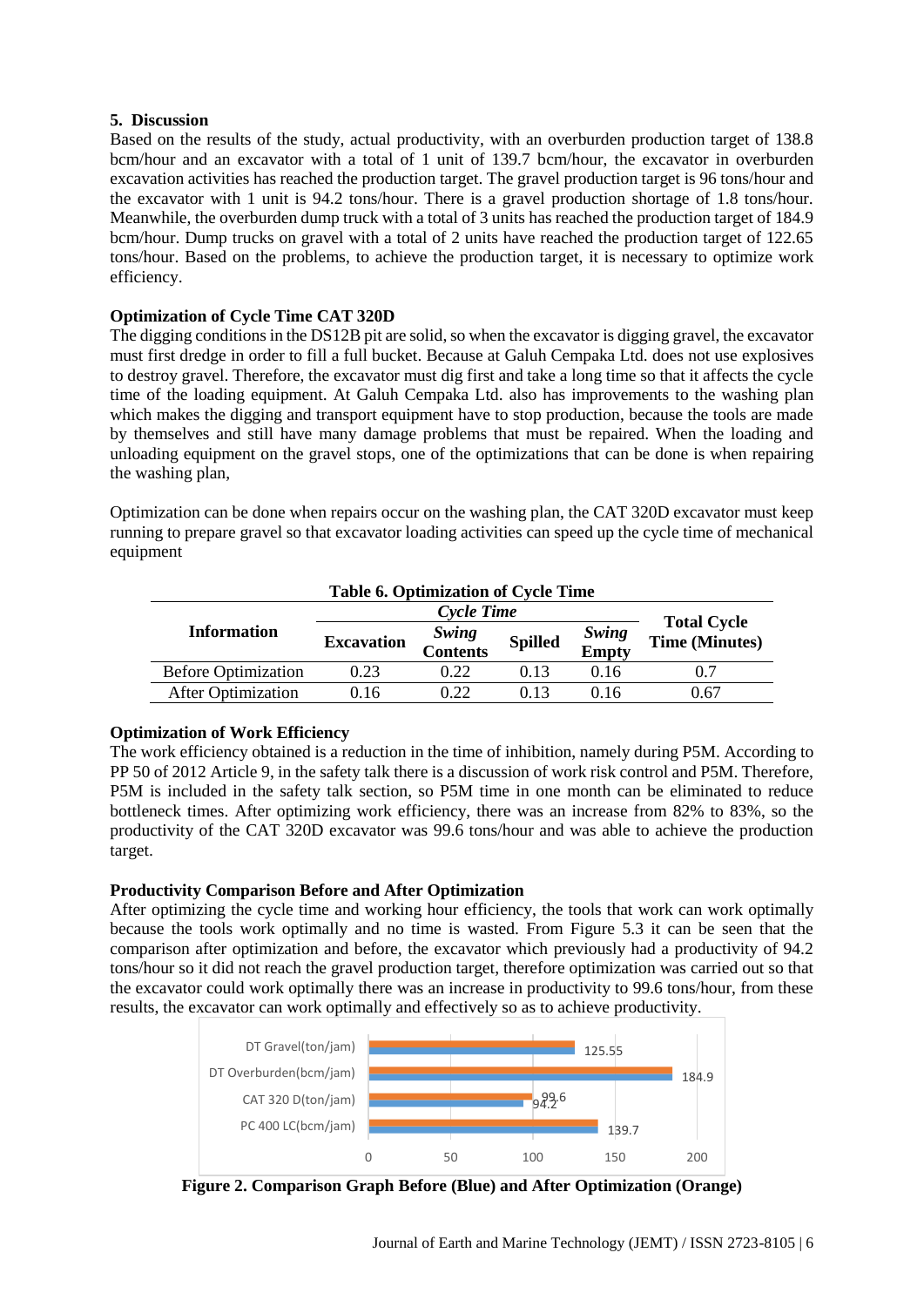# **6. Conclusion**

Based on the results of research at the research site at Galuh Cempaka Ltd. pit DS12B, the conclusions obtained are as follows:

- Productivity of loading and unloading equipment in overburden excavation has reached the production target. Meanwhile, the excavation of gravel on the digging equipment can produce 94.2 tons/hour and has not reached the production target of 96 tons/hour. There is a shortage of gravel production of 4.1 tons/hour.
- Factors affecting not achieving this production target are the cycle time of loading equipment and work efficiency.
- Comparison of excavator productivity in gravel excavation which previously was 94.2 tons/hour so that the production target was not met, so optimization was carried out to get productivity of 99.6 tons/hour so the production target could be achieved.
- The right recommendation to achieve the production target is to optimize the cycle time of loading equipment in gravel excavation and work efficiency. This optimization effort can increase the circulation time of loading equipment so that it can increase effective working hours in order to achieve production targets.

# **7. Acknowledgement**

Thank you to Galuh Cempaka Ltd. to give the writter opportunity to getting and collecting data for this research.

# **References:**

- [1] Hall, R., & Nichols, G., 2002. Cenozoic Sedimentation and Tectonics in Borneo: Climatic Influences on Orogenesis. In : Jones, SJ and Frostick, L. (Eds) : Sediment Flux to Basin : Causes, Control and Consequences, Geological Society of London, Special Publications, 191, 5-22.
- [2] Bemmelen, Van, RW 1949. The Geology of Indonesia. Martimus Nyhoff, Netherland: The Haque.
- [3] Heryanto, R., 2010, Geology of the Barito Basin, Kalimantan, Geological Agency of the Ministry of Energy and Mineral Resources, Bandung.
- [4] Kusuma, MI and Nafi, AN 1986: Prospects of Hydrocarbons for the Warukin Formation in the Barito Basin, Kalimantan, Proceedings of the XIV IAG Annual Scientific Meeting, Jakarta, 105 -124.
- [5] Heryanto, R., 2000. Pitap Group Sedimentary Rock Deposits in the Southern Part of the Meratus Mountains. Journal of Geology and Mineral Resources, X (109), p. 2-19
- [6] Kusuma, E. 2008. Coal of the Warukin Formation in Sampit and Surrounding Areas, Central Kalimantan, Indonesian Journal of Geology, Vol. 3 No. March 1, 2008 : 11-22.
- [7] Darman, Herman., Sidi, F. Hasan., 2000, an Outline of The Geology of Indonesia, Published by IAGI.
- [8] Indonesian Stratigraphic Code Commission, 1996, Indonesian Stratigraphic Code, Jakarta: IAGI.
- [9] Novita, D. 2017. Characteristics and Environment of Coal Deposition of Warukin Formation in Kalumpang Village, Binuang, South Kalimantan. Journal of Geology and Mineral Resources, 17(3), 139-152.
- [10] Maryanto, S. and Sihombing, T., 2001. Paleogene Stratigraphy of South Kalimantan Region: Its Relation to Coal Availability. Special Publication No. 26 Pg 29 -51. Bandung Geological Research and Development Center.
- [11] Prodjosumarto, Partanto. 1995. Mechanical Soil Displacement, Department of Mining Engineering, Bandung Institute of Technology.
- [12] Rochmanhadi. 1992. Heavy Equipment and Their Use. Jakarta : Department of Public Works. Public Works Publishing Agency.
- [13] Sudrajat, FR, Purwoko, B., & Syafrianto, MK 2019. Planning the Need for Digging Equipment and Transport Equipment to Achieve Overburden Production Targets in Coal Mining At Pt. Ganda Alam Makmur, Kaubun District, East Kutai Regency, East Kalimantan Province. Journal of Civil Engineering Students, Tanjungpura University, 6(1).
- [14] Hartono, W. 2005. Mechanical Land Displacement (Heavy Equipment). Central Java : Educational Development Institute (LPP) UNS UPT. UNS Publishing and Printing (UNS Press).